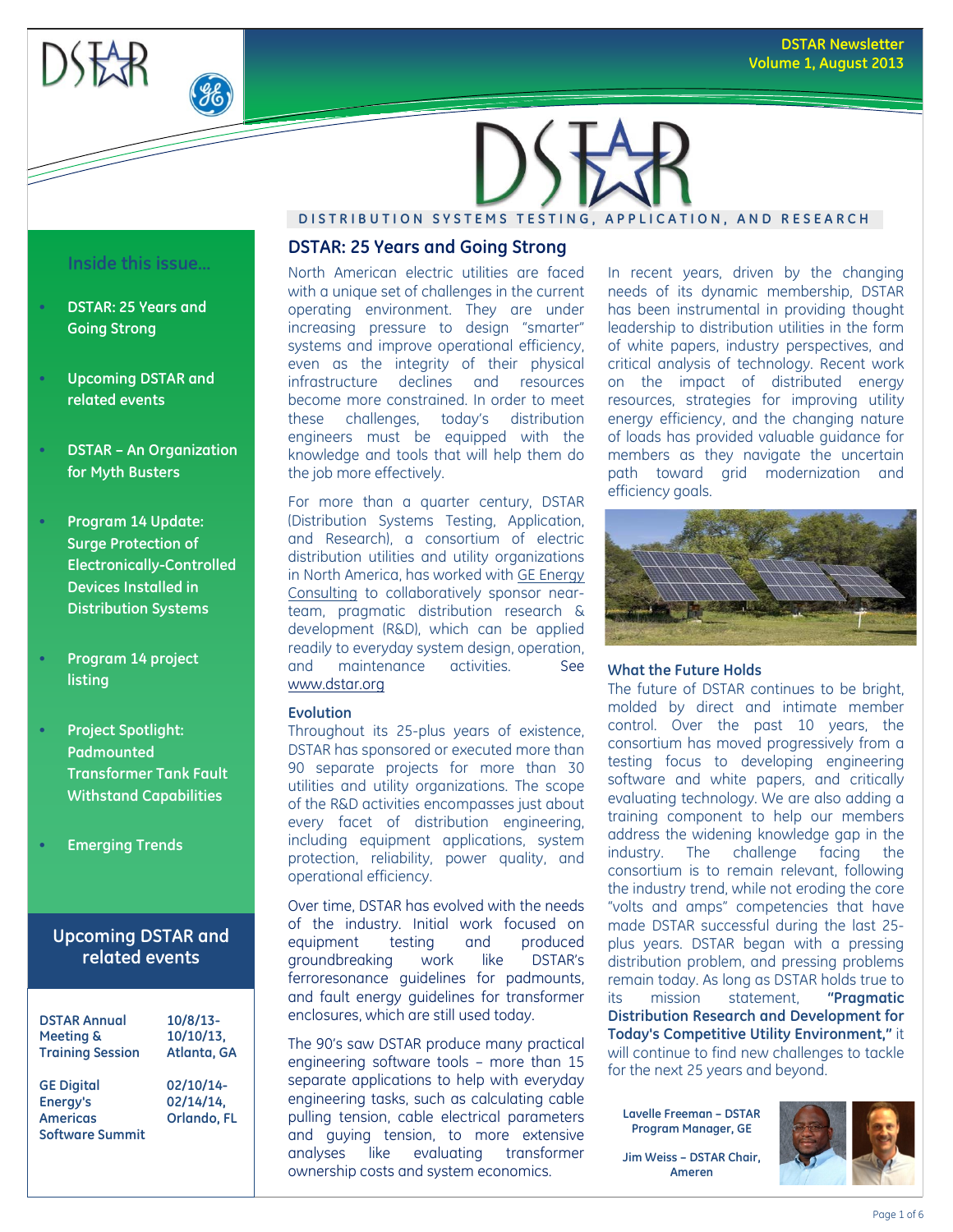

# **DSTAR – An Organization for Myth Busters**

*"The 'Impact of Photovoltaic (PV) Generation on Distribution Systems' report from DSTAR (Project 13-9) was very detailed and comprehensive. This is the type of deliverable from DSTAR that can be beneficial to us. If you read this entire report, you would pretty much understand the PV issue."*

#### *Robert E. Hawthorne*

*Distribution Engineering Services Manager*

*Southern Company*

Over the course of a 40-year career at a large investor owned utility, I have heard the following answer "That's the way we have always done it" to various engineering design questions that I have asked of our Engineering Support Experts. Basically they don't know the answers and they really don't want to take the time to investigate the problem.

So I turned to outside professional organizations for the answers. There are many to choose from and after a quick survey of these organizations, I discovered DSTAR could provide answers to these so called "myths" for my company.

There are several "myths" in the industry that I have wondered if they were "Fact" or "Fiction". The engineering answers to these questions are critical to making intelligent and timely decisions that affect the design of the distribution system of the future.

The first "myth" dealt with tracking down the elusive ferroresonance problem every time a fuse blows on a line feeding a closed wye delta transformer bank. I asked several experts within the company and really did not hear what sounded like a plausible answer. So the question was posed to DSTAR and they delivered a report with an explanation of not only what causes the ferroresonance, neutral shift condition, but it also included several options to manage the problem. But the real underlying "myth" that was busted was the suggestion to increase the sizes of transformers on grounded, opendelta transformer banks. The report encouraged the use of larger transformers in these banks. This would eliminate the "neutral shift" condition and would ultimately reduce our transformer cost to the customer. So our company revised its transformer practices for the 120/240 3-phase voltage and we started banking larger transformers in the open-wye delta configuration.

The second "myth" dealt with the need to install a companion current-limiting fuse on every 25KV and 35KV distribution transformer. Every time a current-limiting fuse blows it requires a large truck roll and two linemen.

Even though these voltages cover 15% of our customer base, it still costs us money, time and effort to replace these fuses. So again the question was asked to DSTAR. They did comprehensive surveys of other utility practices; thorough technical literature search using internet and company libraries; and used the vast experience of the GE representatives to deliver a report that turned this "myth" into "Fact". So we continue to use these companion current limiting fuses and have solid answers to the field when they ask the "WHY" question.

The last "myth" that is being researched is the placement of arresters on distribution transformers. Some utilities install the arrester on the source side of the transformer's fuse and others place it next to the transformer. For as long as I can remember, my utility places the arrester on the source of the cutout. Why? "It's the way we have always done it". So DSTAR has taken on a project to determine the best location of the arrester. This project has just launched and hopefully by spring of 2014, I will be able to have good engineering reasons to either keep or relocate our transformer's arrester.

These are just three of the many projects DSTAR has undertaken and completed. Utilities need timely answers to their design questions. We need a research body where other like-minded utilities can pool their resources and an engineering staff that can direct and deliver reports, software, and white paper discussions. So the answer to the DSTAR "myth"…"FACT"!

> **Robert M. Cheney – DSTAR Secretary, Southern Company**

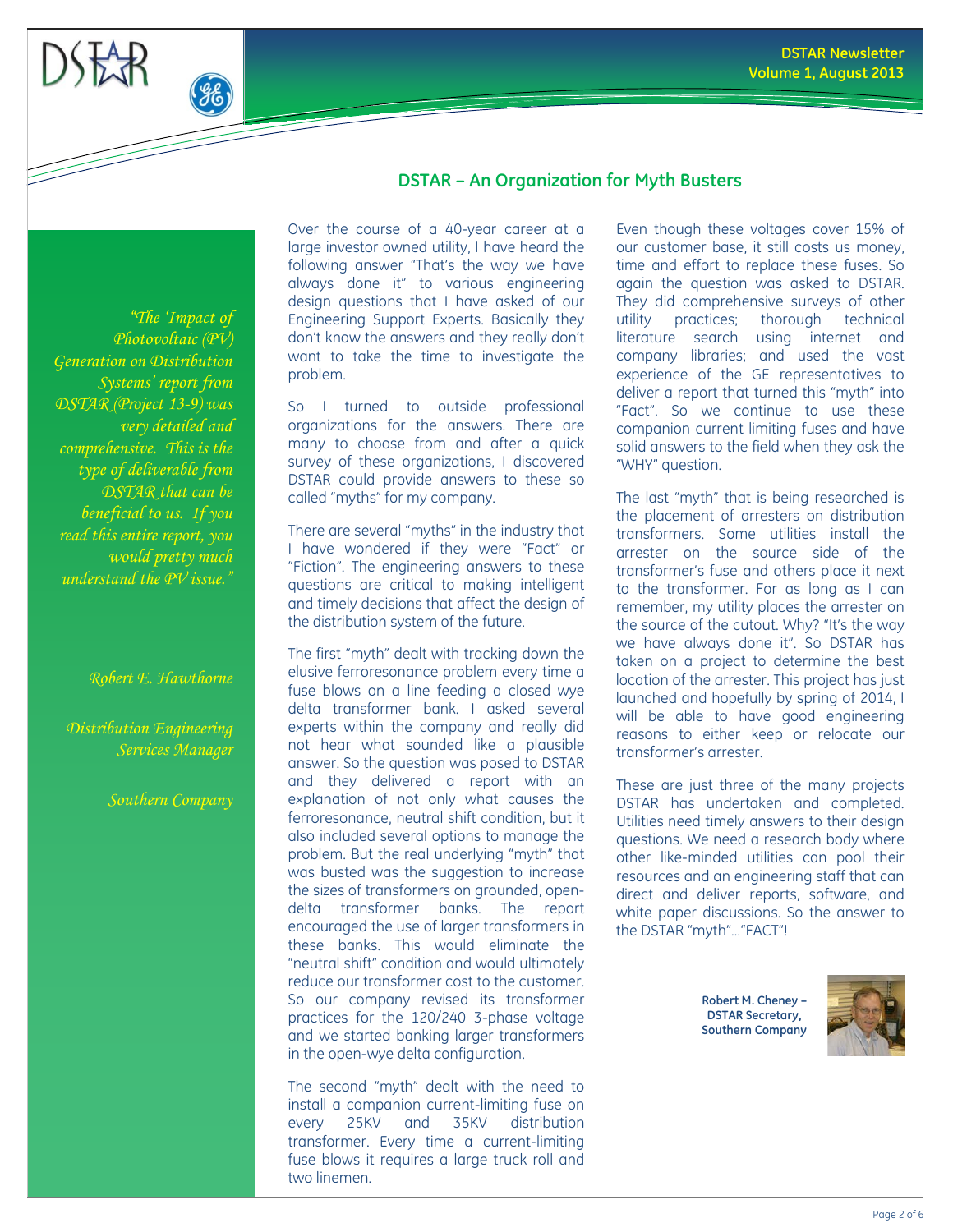

 $-46$ 

# Program 14 Update

# **P14-4: Surge Protection of Electronically-Controlled Devices Installed in Distribution Systems**

# **Introduction**

Utilities have installed many intelligent electronic devices (IEDs) to enable safe, reliable, and efficient operation of the distribution system. These IEDs include recloser controls, capacitor controls, and voltage regulators with electronic (microprocessor-based) components. The number of these devices has increased substantially due to smart grid initiatives and stimulus funding to the point where they have become critical to the operation of the distribution system. Therefore, it is very important that electronic controls are properly installed on both overhead and underground systems.



In recent years, many of these electronic controls have failed, often due to power surges and overvoltage events. These failures have created concerns about the practice and standardization of: grounding, arrester placement, and location of the control power transformer (CPT).

Attempts to study these control failures are documented in "Lightning Protection of Distribution Capacitor Controllers" by F.D. Crudele, et al.1, "Application Guide for the Automation of Distribution Feeder Capacitors" by EPRI Solutions<sup>2</sup> and "Lightning protection of Distribution Lines" by T.E. McDermott, et al. 3

Despite these attempts, there is still uncertainty within the utility industry relative to best practices, while manufacturers only provide limited information, if any, relative to grounding and surge protection of their control devices.



GE Energy Consulting is leading the effort on Project 14-4 (Surge Protection of Electronically-Controlled Devices Installed in Distribution Systems) on behalf of DSTAR members to simulate various prototypical pole installations that will be used as the basis for developing practical guidelines on how to better protect the electronically controlled equipment installed in their distribution systems from power surges. Guidelines will be developed from transient simulations performed on pole installation configurations as provided by the DSTAR membership.

# **Simulations and Results**

Figure 1 displays a typical connection diagram used in this project. This diagram assumes the control power transformer (CPT) and capacitor controller are installed on the same pole. The solid lines represent fixed connections whereas the dotted lines represent other possible connections which can have a significant impact on the magnitude of surges at the controller equipment.



Arresters protect the power equipment from high voltages initiated by lightning surges but arrester practices differ within the industry. In order to study various combinations of arrester placement, the following cases were studied and analyzed in this project.

- 1. No arrester.
- 2. Arrester at transformer (CPT) secondary only.
- 3. Arrester at controller terminals only.
- 4. Arrester at transformer (CPT) secondary and controller terminals.

Continued on next page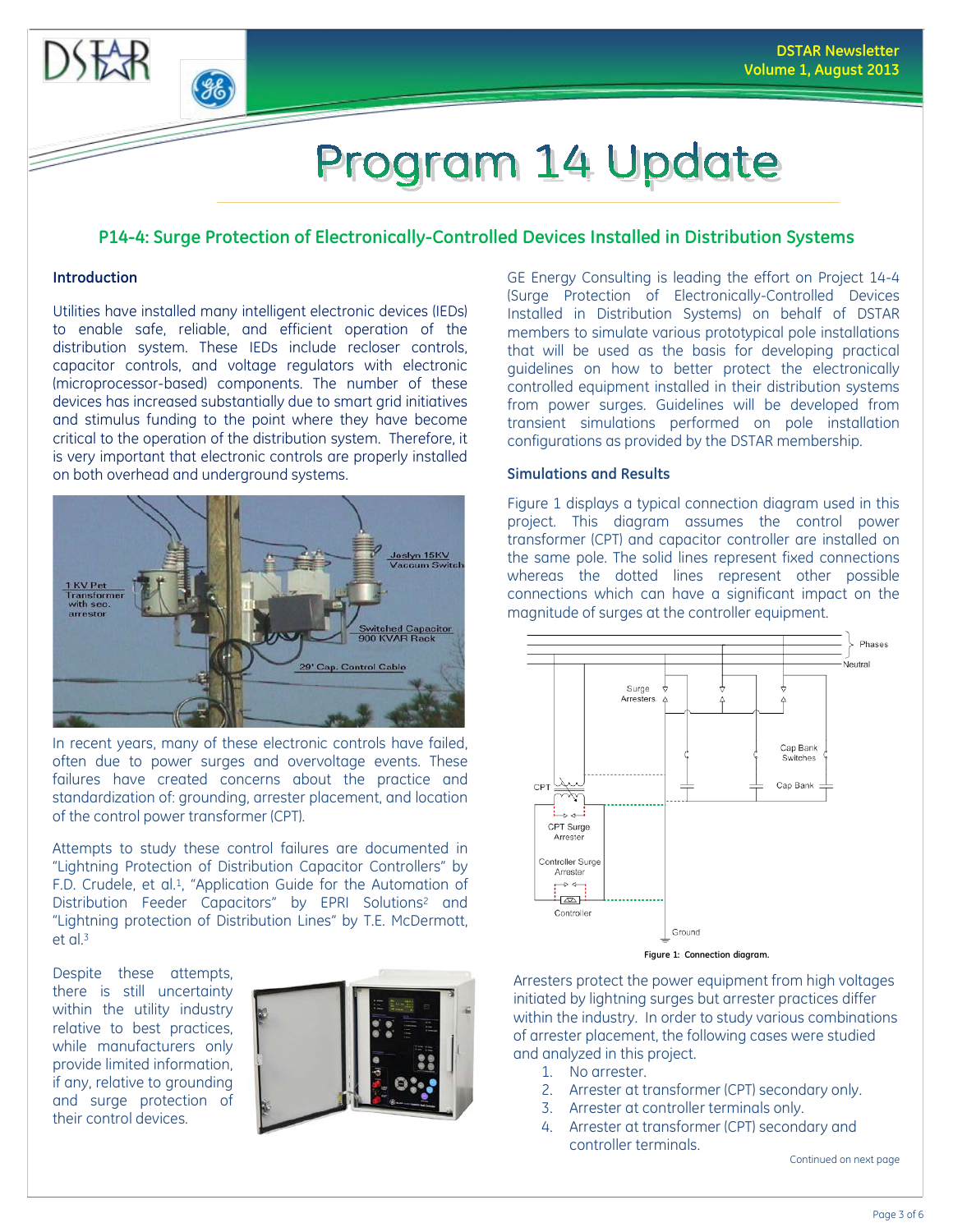

# **P14 - Surge Protection of Electronically-Controlled Devices Installed in Distribution Systems**

#### Continued from previous page

The Alternate Transient Program (ATP) was used to model and simulate the transient performance of the circuit. The lightning waveform displayed in Figure 2 was applied to one phase and the resultant voltages were measured at various locations along the pole. A lightning surge current raises the potential of all the nodes. Various factors such as lead length, transformer (CPT) grounding, stray capacitance, controller grounding, etc. determine the surge voltages at different nodes of the circuit.



**Figure 3: Lightning waveform from ATP Simulation.**

Figure 3 displays the voltage across the controller terminals for a particular case when:

- One secondary terminal of the CPT secondary is connected to the ground lead.
- Arrester is connected across CPT secondary.
- One terminal of the controller is connected to the ground lead.

The voltage across the controller terminals is on the order of 70 kV peak which is sufficient to create a flashover or failure at the controller.

# **Current projects in program 14:**

**Figure 2. Voltage across controller terminals.**

#### **Current Status**

Most of the simulations have been completed and additional data from a 1 kVA CPT needs to be obtained before completion of the investigation.

Once completed, guidelines for improved protection of electronic controls will be developed and presented in the final project report.

<sup>1</sup> Crudele, F. D.; Sutherland, P.E.; Short, T.A., "Lightning Protection of Distribution Capacitor Controllers," *IEEE PES Transmission and Distribution Conference and Exhibition*, vol., no., pp.459-464, May 2006.

<sup>2</sup> "Application Guide for the Automation of Distribution Feeder Capacitors," *EPRI Solutions Inc.,* Dec 2005.

<sup>3</sup> McDermott, T.E.; Short, T.A.; Anderson, J.G., "Lightning protection of distribution lines," *IEEE Transactions on Power Delivery,* vol.9, no.1, pp.138-152, Jan 1994.

> **John P. Skliutas – Senior Technical Advisor, DSTAR, GE**



**Suresh Gautam – Technical Advisor, DSTAR, GE**

**14-1 thru 14-3:** Administrative Projects **14-4:** Surge Protection of Electronically-Controlled Devices Installed in Distribution Systems **14-5:** Cable Pulling Assistant Software Enhancement **14-6:** Best Practices for Integration of Utility Communications **14-7:** Survey of Best Practices for Copper Theft Deterrence

**14-8:** Motor Problems Resolution and Avoidance – Update CRN Publication

**For additional information on our current projects, please visit:** <http://www.dstar.org/research/program/14>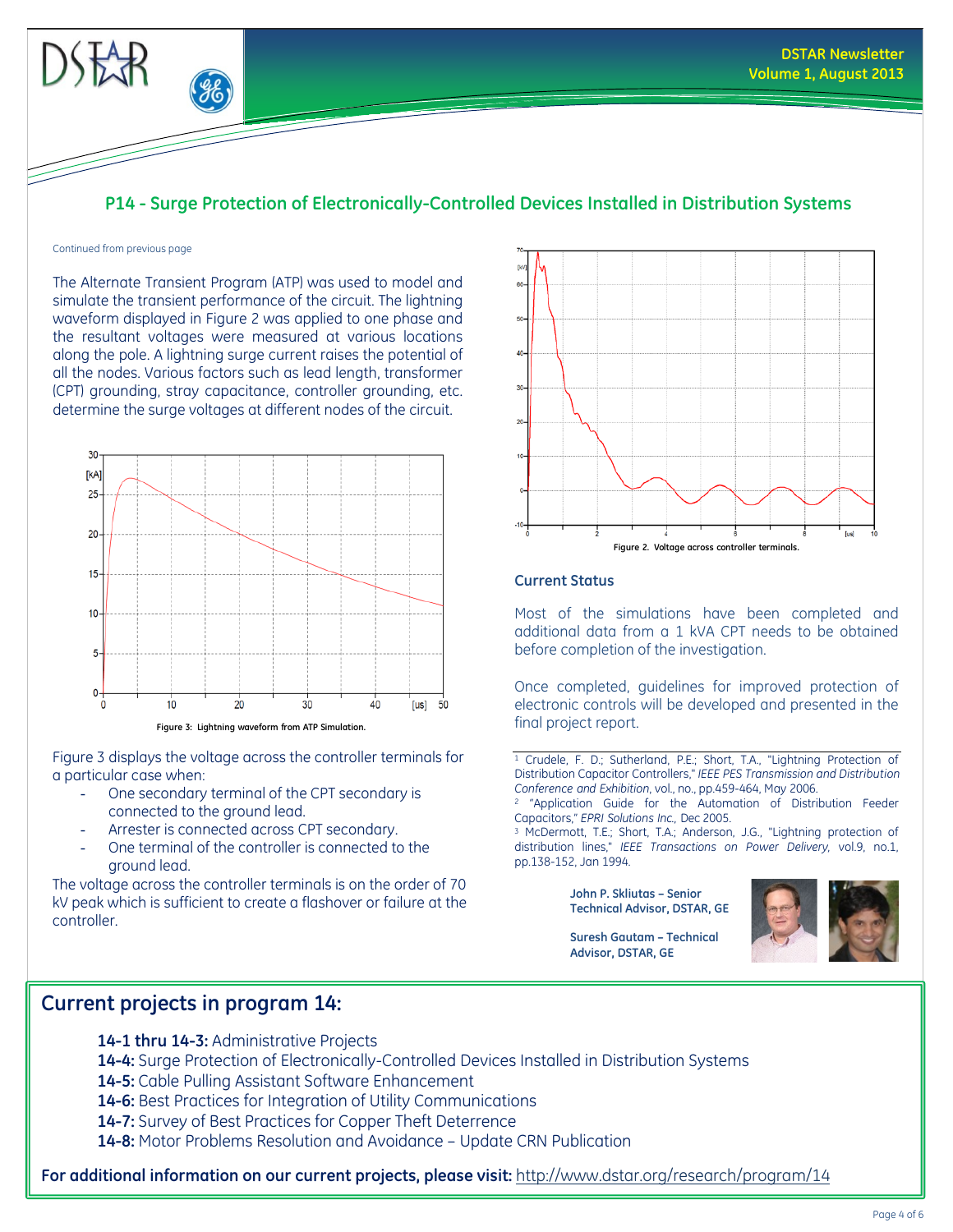

# **Padmounted Transformer Tank Fault Withstand Capabilities**

An objective of transformer fuse coordination is protection against violent failure of the transformer tank. While protection against high-impedance, low-current internal faults can be obtained from pressure relief devices, these devices offer no protection against the sudden application of pressure resulting from low-impedance, high-current faults. Unlike pole top transformers for which the standards provide a fault withstand test, based on cover retention, the present standards do not address the withstand capability of padmounted transformers to high-current internal faults.



DSTAR conducted research to determine the fault energy withstand capabilities of single-phase and three-phase padmounted transformers. In brief, the conclusions of this project were:

- The weak points of the padmounted transformers tested were accessory components, such as bushings and bayonet fuse holders, as well as covers on units with hand holes. Catastrophic failure of the tanks, such as gross weld splitting, was not observed in these tests for the fault duties applied.
- The failure threshold appears to be related to the ratio of fault energy to the air space volume above the oil in the transformer tank. A failure criterion of  $\left. 40 \, J / \text{in} \right.^3$  has been identified by this research for padmounted transformers with flat tank walls and no radiatorfins.
- Padmounted transformers with radiator fins appear to have substantially less fault energy withstand, due to stresses applied on the welds joining the fins to the tank. This is due to the relative stiffness of the fin against outward force compared to the tank wall.
- −0.75 Fault energy is the product of the  $I^2t$  times an effective arc resistance, and the arc resistance is a nonlinear function of the arc current. For the 3" open arc used in this testing, a conservative estimate of arc resistance is:

$$
R_{eff} = 0.5 \times \left(I_{crest(kA)}\right)^{-0}
$$



Based on the above conclusions, definitive tank withstand guidelines have been created for padmount transformers without radiator fins. These guidelines are in the form of maximum current and timecurrent curves which can be used for overcurrent protective device coordination.